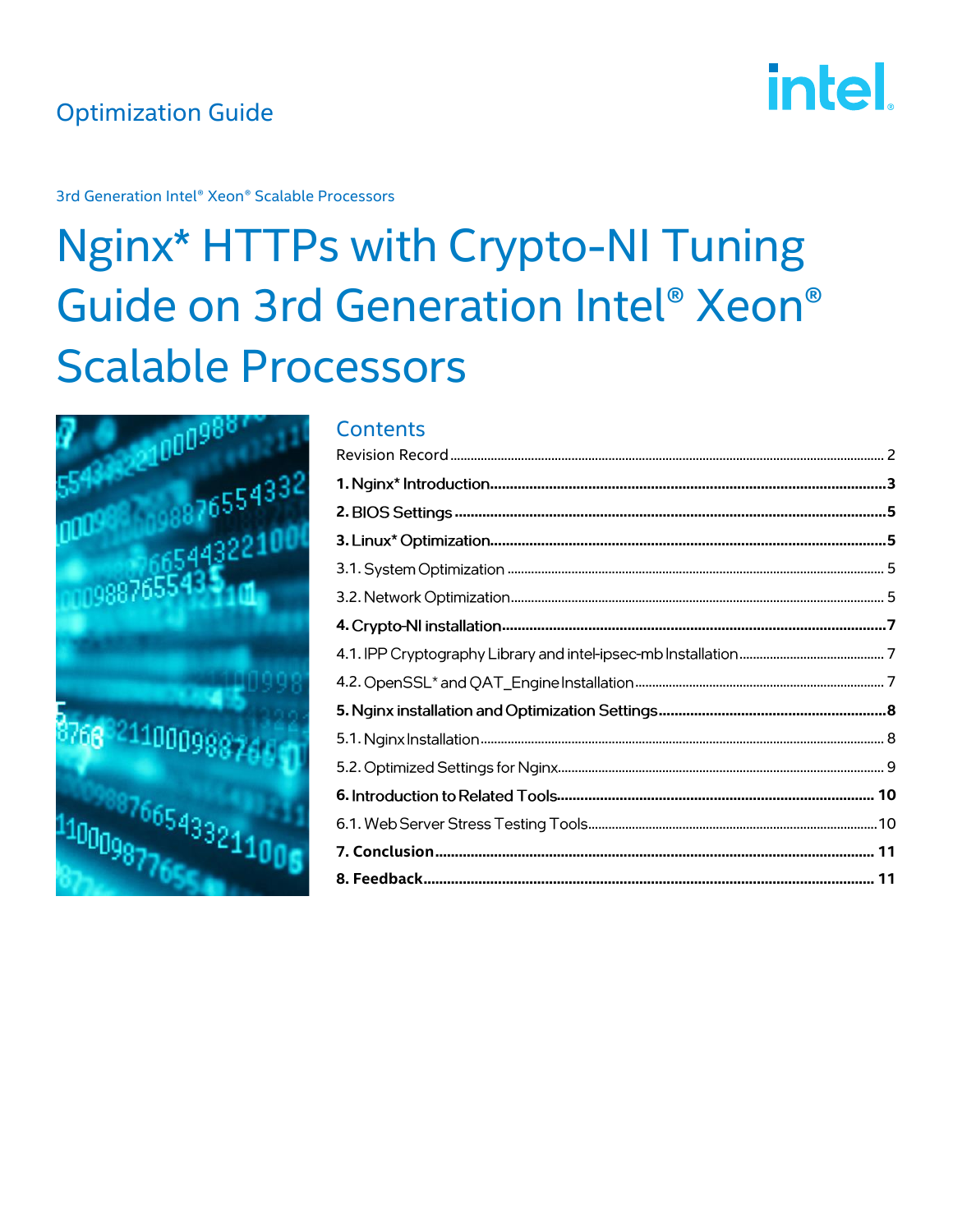## Revision Record

<span id="page-1-0"></span>

| <b>Date</b> | Rev.             | <b>Description</b>      |  |  |
|-------------|------------------|-------------------------|--|--|
| 05/27/21    | 1.1              | Added feedback section  |  |  |
| 04/22/2021  | 1.0 <sub>1</sub> | Initial public release. |  |  |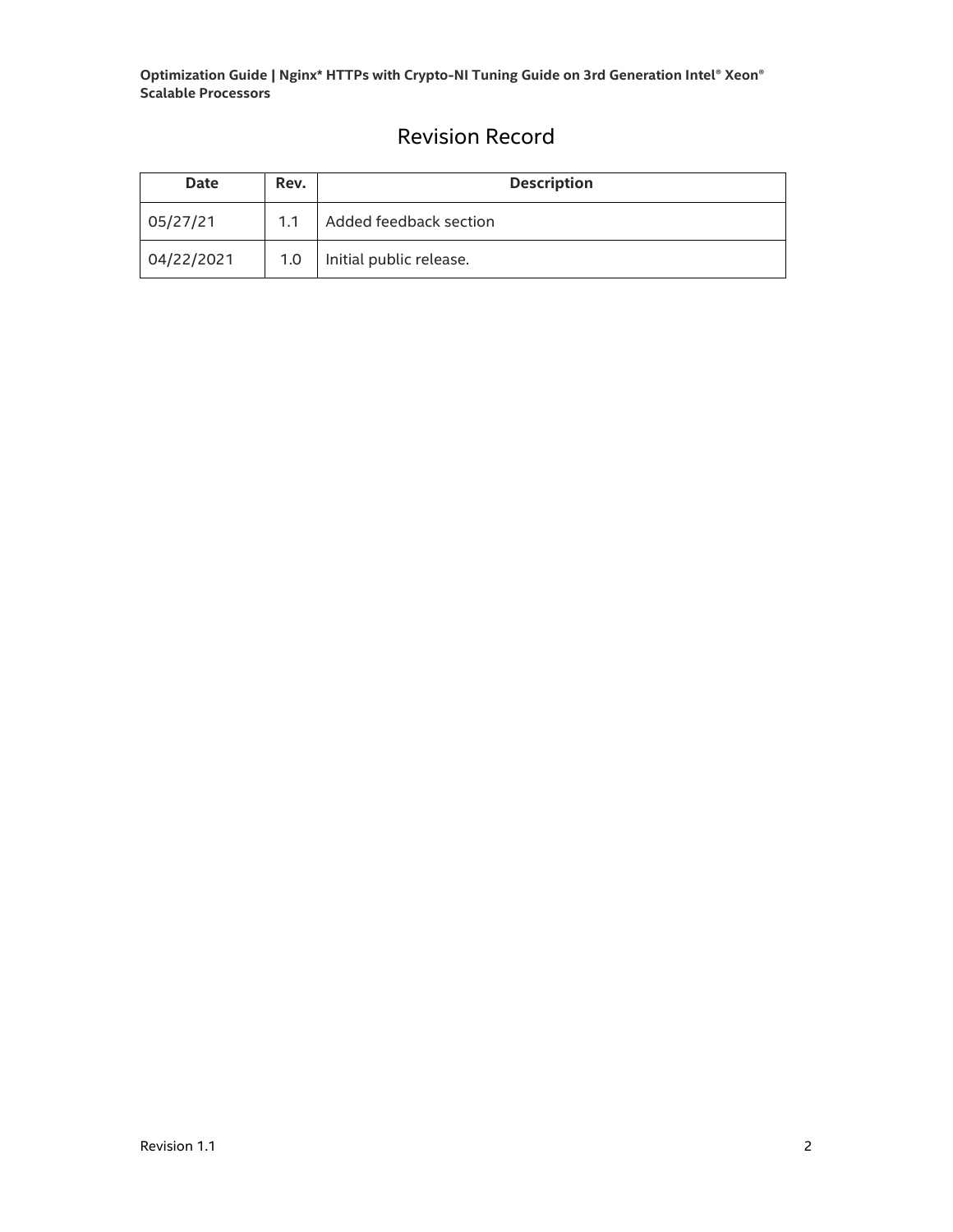## <span id="page-2-0"></span>**1.** Nginx<sup>\*</sup> Introduction

Developed by Igor Sysoev, a Russian software engineer, Nginx\* is a high-performance HTTP and reverse proxy web server based on a BSD-like license. It also provides IMAP/POP3/SMTP services in the meantime. Since the release of the first version in 2004, its market penetration rate has increased year by year, and it has been widely applied in many front-line Internet companies and IT enterprises. Nginx's architecture design is very flexible, with a very small and simple kernel containing core modules, basic modules, and tripartite modules. It collaborates with modules through file static mapping and configurable instructions, highlighting significant advantages of high performance, high concurrency, and low memory in various application scenarios such as HTTP proxy, static and dynamic separation, load balancing, virtual host, reverse proxy, cache acceleration, authorized access, and others.



For more information about Nginx, please visit: **[http://nginx.org](http://nginx.org/)**.

Nginx uses SSL/TLS to enhance web access security. Intel has introduced the Crypto-NI software solution which is based on 3rd generation Intel® Xeon® Scalable Processors (Codename Ice Lake/Whitley). It can effectively improve the security of web access

Crypto-NI (NI stands for New Instruction) is a new instruction set in the field of encryption and decryption for 3rd generation Intel® Xeon® Scalable Processors and it adds new instructions such as Vectorized AES and Integer Fused Multiply Add on the basis of the Intel® Advanced Encryption Standard New Instructions (Intel® AES-NI) that the Intel® Xeon® Scalable Processors already has. The main software used in this solution are IPP Cryptography Library, Intel Multi-Buffer Crypto for IPsec Library (**intel-ipsec-mb**) and Intel® QuickAssist Technology (Intel® QAT), which provide batch submission of multiple SSL requests and parallel asynchronous processing mechanism based on the new instruction set, greatly improving the performance.

.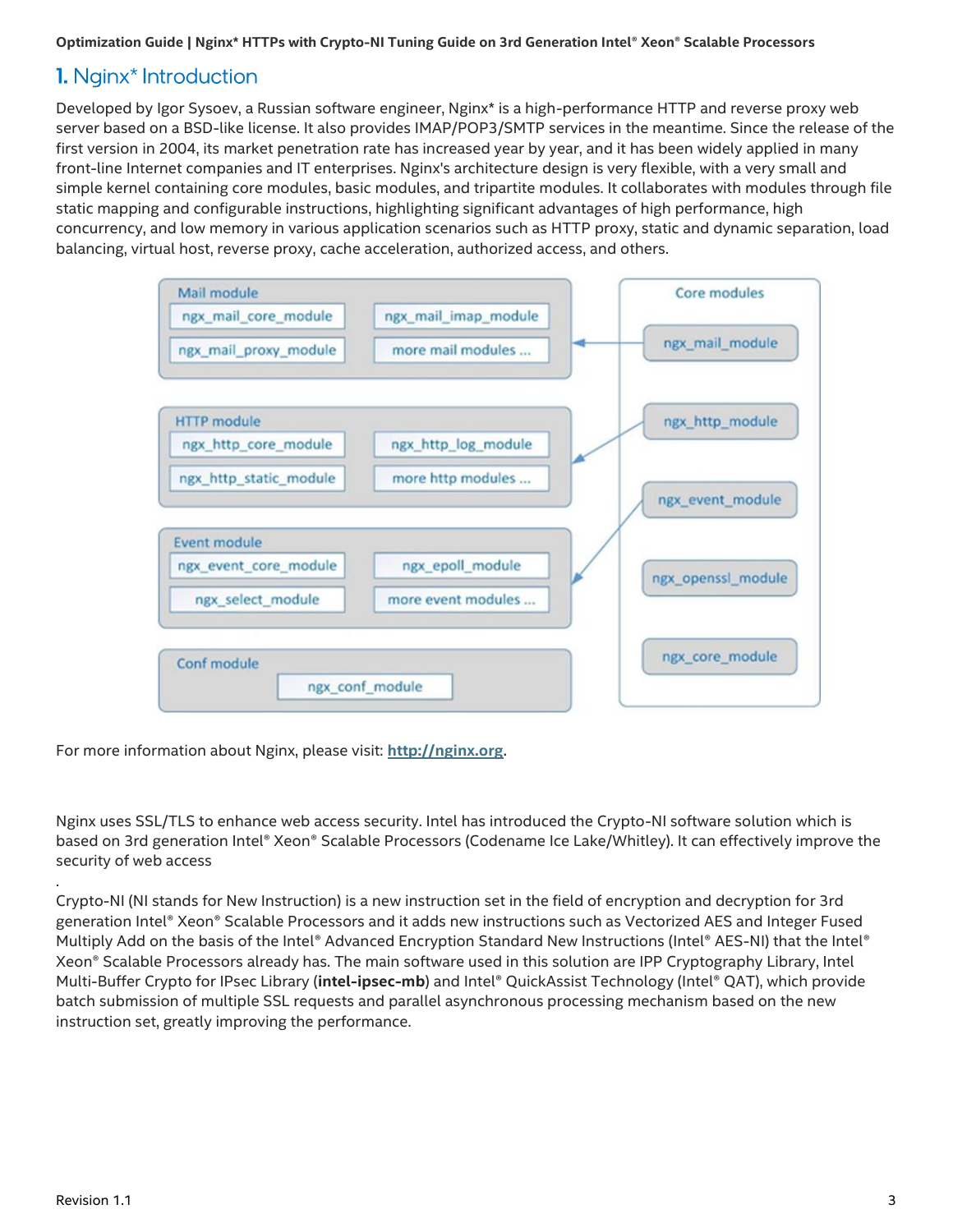

Tested hardware and software environment used for this tuning guide:

| Server Configuration | Hardware | <b>CPU</b>                   | Intel® Xeon® PLATINUM 8360Y CPU @<br>2.20GHz     |
|----------------------|----------|------------------------------|--------------------------------------------------|
|                      |          | Memory                       | 16*32 GB DDR4, 3200 MT/s                         |
|                      |          | <b>Hard Drive</b>            | Intel SSD S4610, 960G                            |
|                      |          | <b>NIC</b>                   | Intel® Ethernet Controller XXV700<br>25GbE SFP28 |
|                      | Software | Operating<br>System          | CentOS* 7.8                                      |
|                      |          | Kernel                       | 3.10.0-1127.el7.x86_64                           |
|                      |          | <b>Nginx</b>                 | asynch_mode_nginx v0.4.4                         |
|                      |          | OpenSSL                      | v1.1.1j                                          |
|                      |          | <b>IPP Crypto</b><br>Library | ippcp_2020u3                                     |
|                      |          | Multi-Buffer<br>Crypto for   | v0.55                                            |
|                      |          | <b>IPsec Library</b>         |                                                  |
|                      |          | Intel QAT<br>Engine          | V0.6.4                                           |

Notes:

- The configuration described in this article are based on the instruction set of 3rd generation Intel® Xeon® Scalable Processors. The previous generations of processors do not support all the same options. Memory, hard drives, and network interface cards can be determined according to customer usage requirements.
- For the software listed in the configuration you can refer to **[https://github.com/intel/QAT\\_Engine.](https://github.com/intel/QAT_Engine)** The oldest versions of each software supported are described on the page the link is directed to. The software versions listed in this article meet the above requirements and have been verified and tested.
- **Asynch\_mode\_nginx** is an optimized version of Nginx, used by Intel to support Nginx hardware and software acceleration. It can be compiled directly after download. For related descriptions, please refer to the following link: **[https://github.com/intel/asynch\\_mode\\_nginx.](https://github.com/intel/asynch_mode_nginx)**
- **QAT\_Engine for OpenSSL** link: **[https://github.com/intel/QAT\\_Engine.](https://github.com/intel/QAT_Engine)**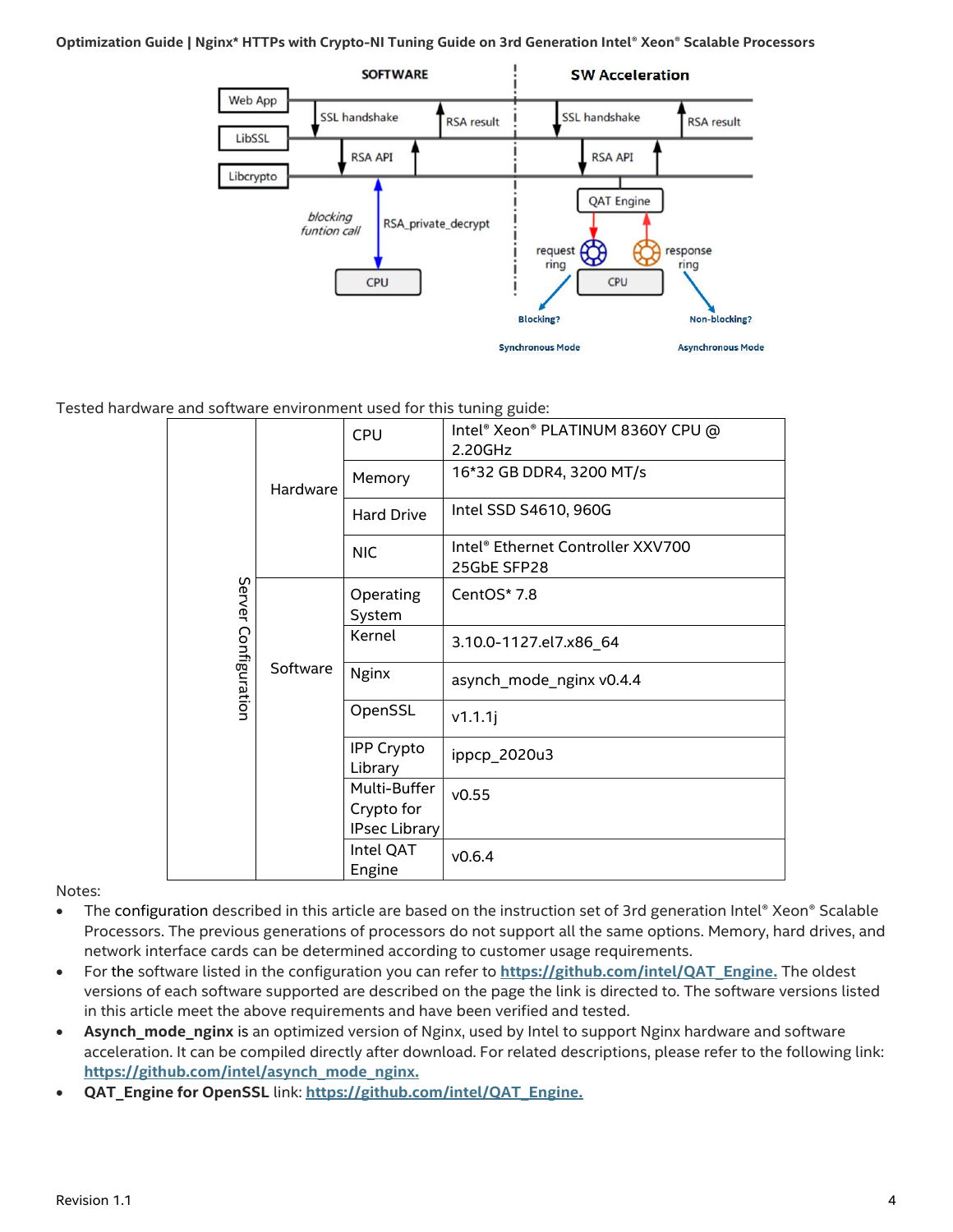## <span id="page-4-0"></span>2. BIOS Settings

The BIOS configuration items that can be optimized and their recommended values are as follows:

| Configuration item            | Recommended value |
|-------------------------------|-------------------|
| Hyper-Threading               | Enable            |
| CPU C6 report                 | Auto              |
| SpeedStep (Pstates)           | Enable            |
| Turbo Mode                    | Enable            |
| PCIe Link Speed               | Gen4              |
| <b>Energy Efficient Turbo</b> | <b>Disable</b>    |
| <b>Boot Performance Mode</b>  | Max Performance   |

## <span id="page-4-1"></span>**3.** Linux<sup>\*</sup> Optimization

#### <span id="page-4-2"></span>**3.1.** System Optimization

1. Set the corresponding *parameters for system startup*

```
intel_iommu=off
processor.max cstates=1 idle=poll pcie aspm=off
```
2. Stop **cpupower** service

systemctl stop cpupower.service

3. Disable the firewall

```
systemctl disable firewalld.service
```
4. User process settings

```
ulimit -c unlimited #generate core dump
ulimit -n 1000000 #set the maximum number of file open handles
```
#### <span id="page-4-3"></span>3.2. Network Optimization

1. Prepare the following tune affinity.sh script to set the CPU affinity for the NIC queue interrupts, so that these interrupts can be evenly distributed to the local CPU core:

```
set_affinity()
{
    if [ $VEC -ge 32 ]
    then
        MASK_FILL=""
        MASK_ZERO="00000000"
        let "IDX = $VEC / 32"
        for ((i=1; i<=$IDX;i++))
        do
            MASK_FILL="${MASK_FILL},${MASK_ZERO}"
```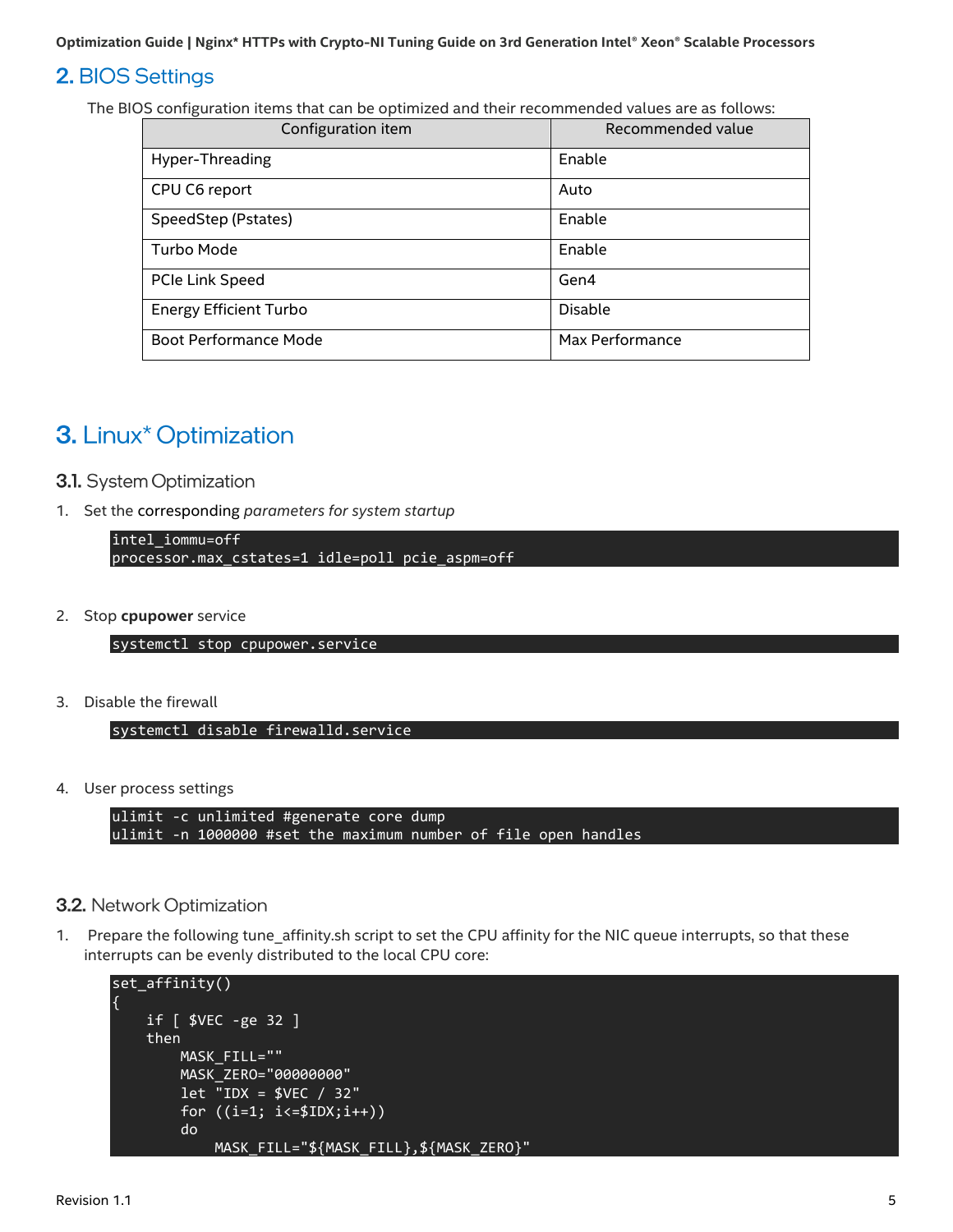```
done
         let "VEC -= 32 * $IDX"
        MASK_TMP=$((1<<$VEC))
        MASK=`printf "%X%s" $MASK_TMP $MASK_FILL`
    else
        MASK TMP=$((1<<$VEC))
        MASK=`printf "%X" $MASK_TMP`
    fi
    printf "%s mask=%s for /proc/irq/%d/smp_affinity\n" $DEV $MASK $IRQ
    printf "%s" $MASK > /proc/irq/$IRQ/smp_affinity
}
if [ "$1" = "" ] ; then
    echo "Description:"<br>ech<u>o " This scri</u>
               This script attempts to bind each queue of a multi-queue NIC"
    echo " to the same numbered core, ie tx0|x0 - -\rangle cpu0, tx1|x1 - -\rangle cpu1"
    echo "usage:"<br>echo <u>"</u> $0
              $0 eth0 [eth1 eth2 eth3]"
fi
# check for irqbalance running
#
IRQBALANCE ON=`ps ax | grep -v grep | grep -q irqbalance; echo $?`
if [ "SIRQBALANCEON" == "0" ] ; thenecho " WARNING: irqbalance is running and will"
    echo " likely override this script\'s affinitization."<br>echo " Please s<u>top the irgbalance service and/or execu</u>
    echo " Please stop the irqbalance service and/or execute"
                     \'killall irqbalance\'"
fi
# Set up the desired devices.
#
for DEV in $*
do
  for DIR in rx tx TxRx
  do
     MAX=`grep $DEV-$DIR /proc/interrupts | wc -l`
     if \overline{[} "$MAX" == "0" ] ; then
       MAX=`egrep -i "$DEV:.*$DIR" /proc/interrupts | wc -l`
     fi
     if [ "$MAX" == "0" ] ; then
       echo no $DIR vectors found on $DEV
       continue
     fi
     for VEC in `seq 0 1 $MAX`
     do
        IRQ='cat /proc/interrupts | grep -i $DEV-$DIR-$VEC" $" | cut -d: -f1 | sed "s///g"if [ -n "$IRQ" ]; then
           set_affinity
         else
            IRQ=`cat /proc/interrupts | egrep -i $DEV:v$VEC-$DIR"$" | cut -d: -f1 | sed "s/ 
//g"if [ -n "$IRQ" ]; then
              set_affinity
            fi
         fi
     done
```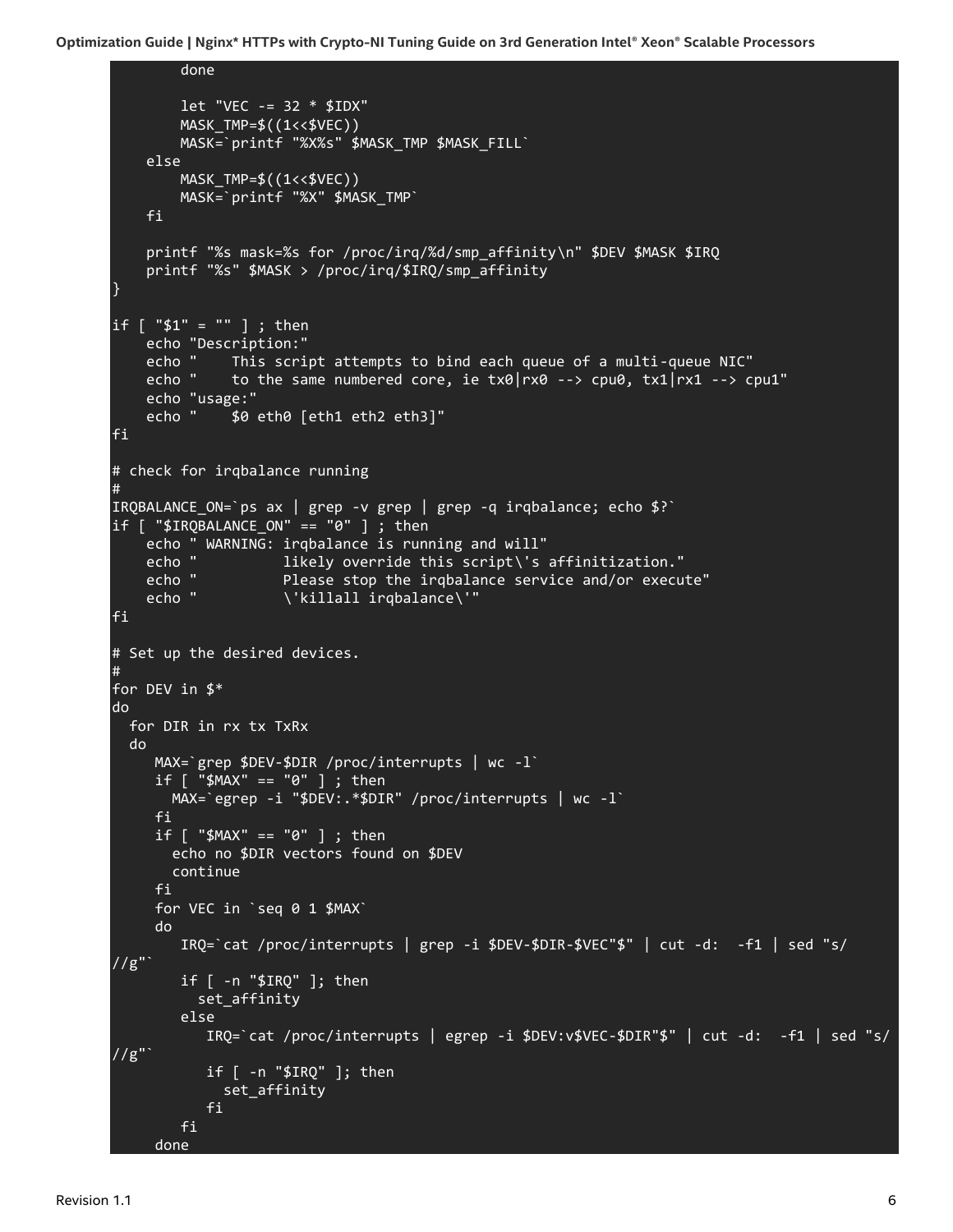done done

2. Execute the **shell** script:

\$ sh tune\_affinity.sh <network interface card name>

## <span id="page-6-0"></span>4. Crypto-NI installation

- <span id="page-6-1"></span>4.1. IPP Cryptography Library and intel-ipsec-mb Installation
- 1. Download the **IPP Cryptography Library** source code

\$ git clone --recursive [https://github.com/intel/ipp-crypto.](https://github.com/intel/ipp-crypto)git

2. Build and install **IPP Cryptography Library**

```
$ cd ipp-crypto
$ git checkout ipp-crypto_2020_update3
$ cd sources/ippcp/crypto_mb
$ cmake . -Bbuild -DCMAKE_INSTALL_PREFIX=/usr
$ cd build
$ make -j
$ make install
```
3. Download the **intel-ipsec-mb** source code

```
$ git clone https://github.com/intel/intel-ipsec-mb.git
```
4. Build and install **intel-ipsec-mb**

```
$ cd intel-ipsec-mb
$ git checkout v0.55
$ make -j SAFE_DATA=y SAFE_PARAM=y SAFE_LOOKUP=y
$ make install NOLDCONFIG=y
```
- <span id="page-6-2"></span>4.2. OpenSSL<sup>\*</sup> and QAT\_Engine Installation
- 1. Download **OpenSSL** source code

```
$ cd /usr/local/src
$ wget https://www.openssl.org/source/openssl-1.1.1j.tar.gz
```
2. Build and install **OpenSSL**

```
$ tar xvzf openssl-1_1_1j.tar.gz 
$ cd ./openssl-1_1_1j
$./config --prefix=/usr/local/ssl -Wl,-rpath, /usr/local/ssl/lib
$. /make$ ./make install
```
3. Download QAT **Engine** source code

```
$ export OPENSSL_ENGINES=/usr/local/ssl/lib/engines-1.1
$ cd /usr/local/src
```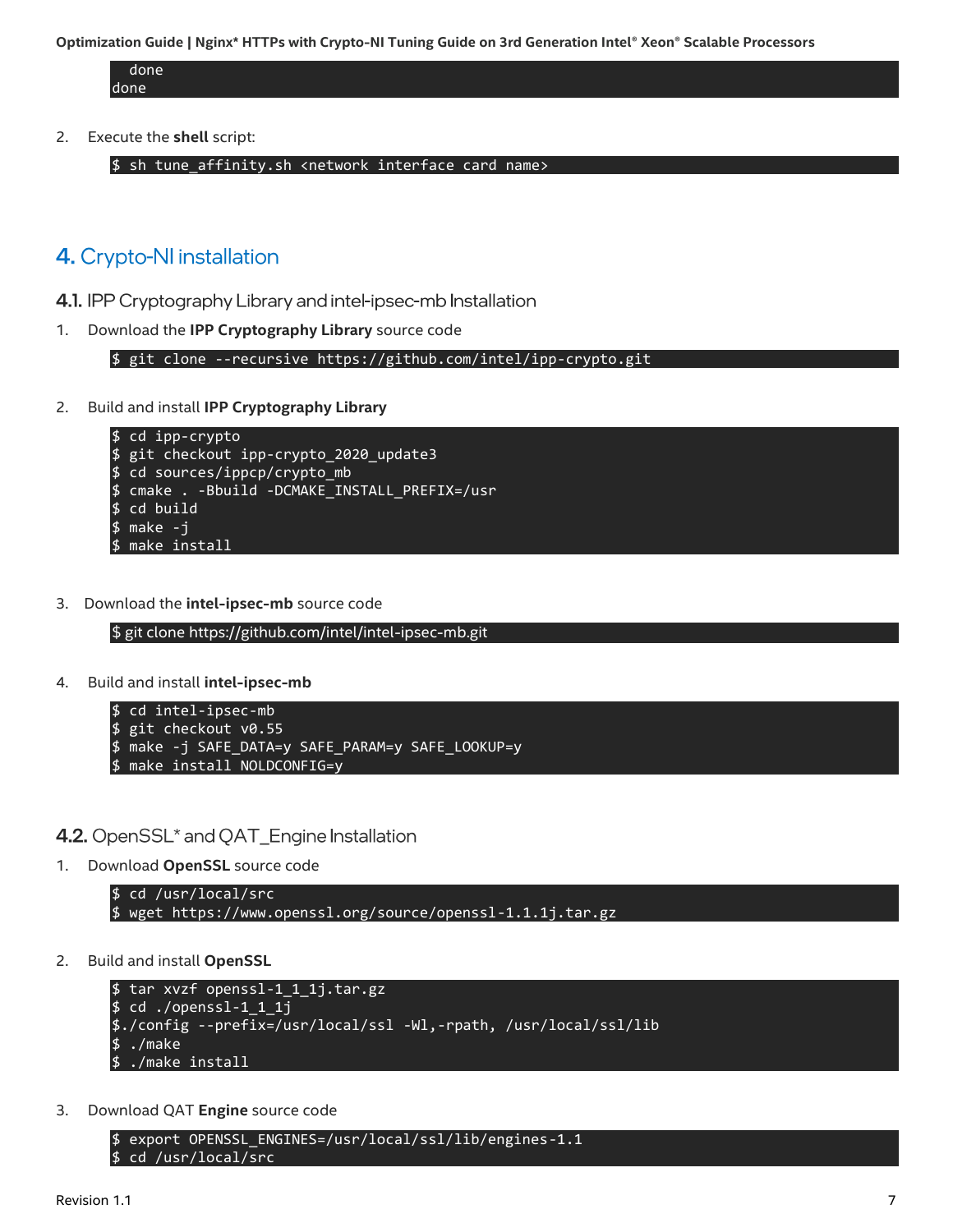\$ git clone https://github.com/intel/QAT\_Engine.git

4. Build and install **QAT Engine**



The above build and installation instructions may change in the new version. Please refer to the following URL to execute the latest build and installation instructions: **[https://github.com/intel/QAT\\_Engine.git](https://github.com/intel/QAT_Engine.git)**

#### \$ ls /usr/local/ssl//lib/engines-1.1/\*

*List the following files: capi.so padlock.so qatengine.la qatengine.so Run the following command to check if qat engine is loaded properly.*

\$./openssl engine -t -c -vvvv qatengine

5. Using the **openssl speed** command, user can view and verify information before or after using the **QAT Engine**.

\$/usr/local/ssl/bin/openssl speed rsa2048 \$/usr/local/ssl/bin openssl speed -engine qatengine -async\_jobs 8 rsa2048

#### <span id="page-7-0"></span>**5.** Nginx installation and Optimization Settings

- <span id="page-7-1"></span>5.1. Nginx Installation
- 1. Complete the installation and settings of **Crypto-NI** related software/hardware.
- 2. Download **Nginx** source code

\$ git clone [https://github.com/intel/asynch\\_mode\\_nginx.git](https://github.com/intel/asynch_mode_nginx.git)

3. Build and install **Nginx**

```
$ cd asynch_mode_nginx
$ export NGINX_INSTALL_DIR=<Nginx installation directory>
$ export OPENSSL_LIB=<SSL installation directory>
$./configure \
         --prefix=$NGINX_INSTALL_DIR \
         --with-http_ssl_module \
        --add-dynamic-module=modules/nginx qat module \
         --with-cc-opt="-DNGX_SECURE_MEM -I$OPENSSL_LIB/include -Wno-error=deprecated-
decIarations" --with-ld-opt="-Wl,-rpath=$OPENSSL_LIB/lib -L$OPENSSL_LIB/lib"
$ make
$ make install
```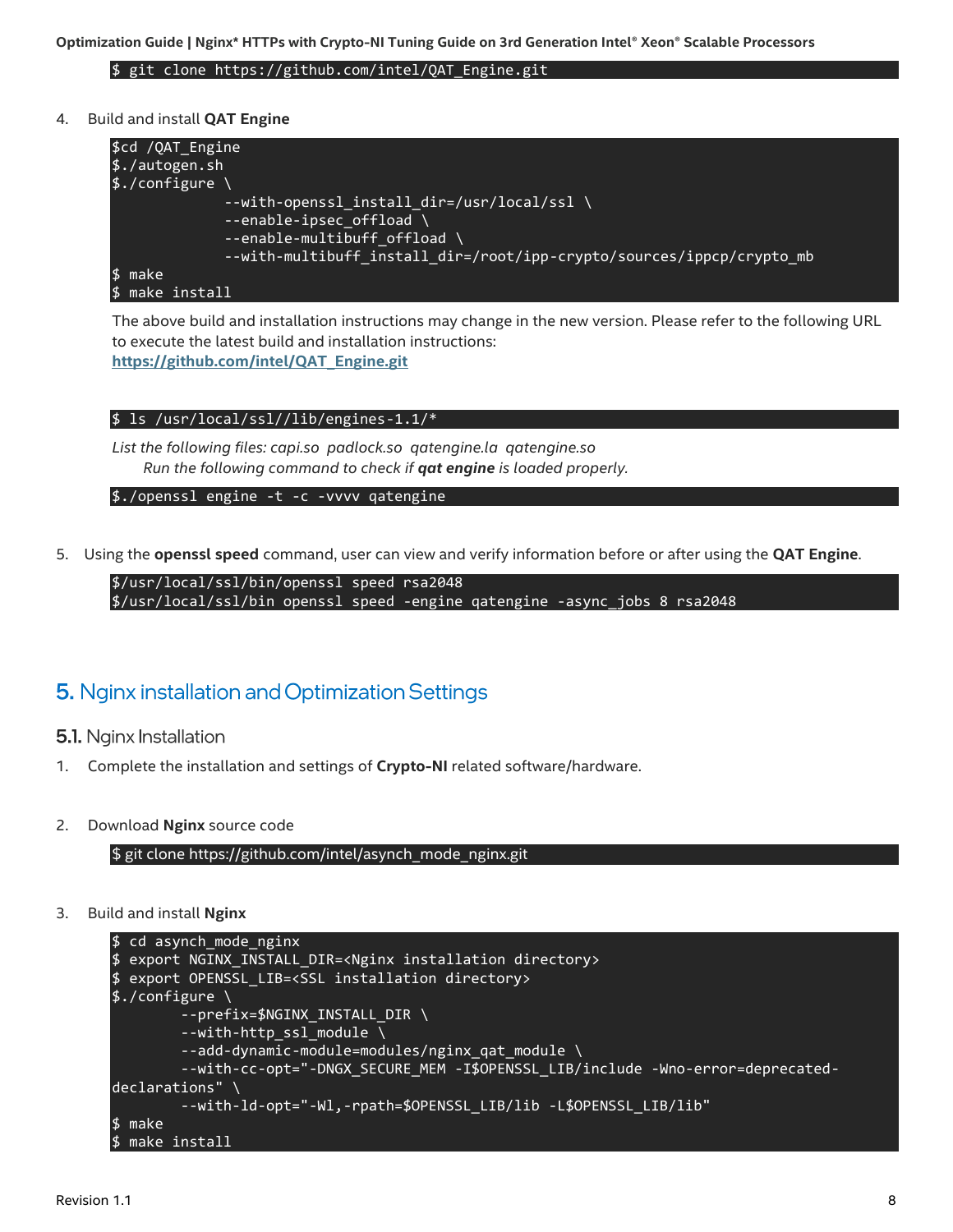4. Start Nginx services

After completing the Nginx settings, execute the **\$ ./sbin/nginx** command in the Nginx installation directory to start the **Nginx** service.

- <span id="page-8-0"></span>**5.2.** Optimized Settings for Nginx
- 1. Generate RSA self-signed certificate and key file.

```
$ openssl req -x509 -sha256 -nodes -days 365 -newkey rsa:2048 -keyout server.key -out 
server.crt -subj "/C=CN/ST=Beijing/L=Beijing/O=Example Inc./OU=Web 
Security/CN=example1.com"
```
Create a new **cert** directory under the **Nginx** installation directory and copy **server.crt** and **server.key** to that directory.

- 2. Key **nginx** configuration. Set the following parameters in the **nginx.conf** file:
	- Set the number of worker processes and event mode

```
worker_processes <number of worker processes>; # it is recommended to have the same 
number of worker processes as the number of CPU cores on server
events {
    Use epoll; #epoll is an enhanced version of select/poll that improves the handling of 
large number of file descriptors
}
```
• Load and set up the **SSL Engine** module

```
load_module modules/ngx_ssl_engine_qat_module.so;
ssl_engine {
    use_engine qatengine;
          default algorithms ALL;
          qat_engine {
                 qat_offload_mode async;
                 qat notify mode poll;
                 qat poll mode heuristic;
                 qat_shutting_down_release off;
          }
}
```
• Set **HTTPS Server**

```
server {
          Listen 443 ssl reuseport so_keepalive=on... ; #if you want to verify the SSL 
handshake performance, then set it to off.
          sendfile on;
          Server_name example1.com; #consistent with certificate CN 
          ssl asynch on;
          ssl_session_tickets on; #set it to off, if you want to verify the SSL 
handshake performance
          ssl_certificate <Nginx installation directory>/cert/server.crt;
          ssl_certificate_key <Nginx installation directory>/cert/server.key;
          ssl ciphers AES256-SHA:AES128-SHA;
     #You can set other cipher suites according to customer needs, to verify the 
performance of different authentication, encryption and decryption protocols
          ssl_prefer_server_ciphers on;
```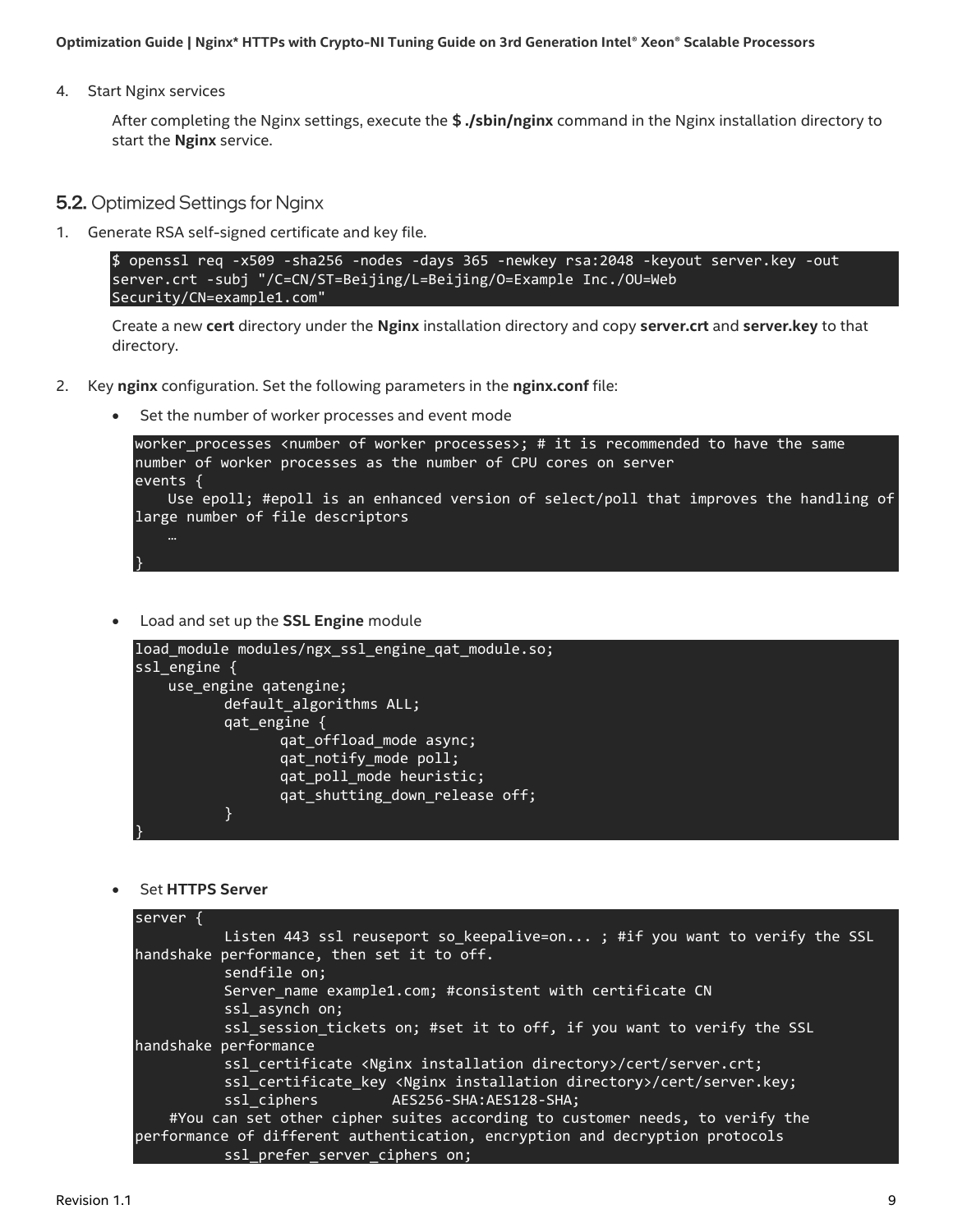… }

3. A complete sample configuration of **nginx.conf**, which is suitable for **RSA2K** handshake performance test:

```
user root;
worker processes 8;
load module modules/ngx ssl engine qat module.so;
events {
     use epoll;
     worker_connections 8192;
     multi_accept on;
    accept mutex on;
}
ssl engine {
     use_engine qatengine;
     default_algorithms ALL;
     qat_engine {
         qat_offload_mode async;
        qat notify mode poll;
         qat_poll_mode heuristic;
         qat_shutting_down_release off;
     }
}
http {
     server {
         listen example1:443 ssl reuseport backlog=131072 so_keepalive=off rcvbuf=65536 
sndbuf=65536;
         keepalive_timeout 0s;
         ssl_verify_client off;
         ssl_session_tickets off;
         access_log off;
         ssl_asynch on;
         ssl_session_timeout 300s;
        ssl protocols TLSv1.2;
         ssl_ciphers AES128-SHA;
         ssl_prefer_server_ciphers on;
        ssl certificate server2048.crt;
         ssl_certificate_key server2048.key;
         location / {
             root html;
             index index.html index.htm;
 }
     }
}
```
## <span id="page-9-0"></span>**6.** Introduction to Related Tools

#### <span id="page-9-1"></span>**6.1.** Web Server Stress Testing Tools

In this section, we will introduce two web server stress testing tools: **wrk** and **ab**.

• **Wrk** is a benchmark testing tool for **HTTP/HTTPS** protocols. On a single machine powered by multi-core CPUs, it can generate a huge workload on the target machine in multi-threading and event I/O modes, using the system's high-performance I/O mechanisms, such as **epoll** and **kqueue**.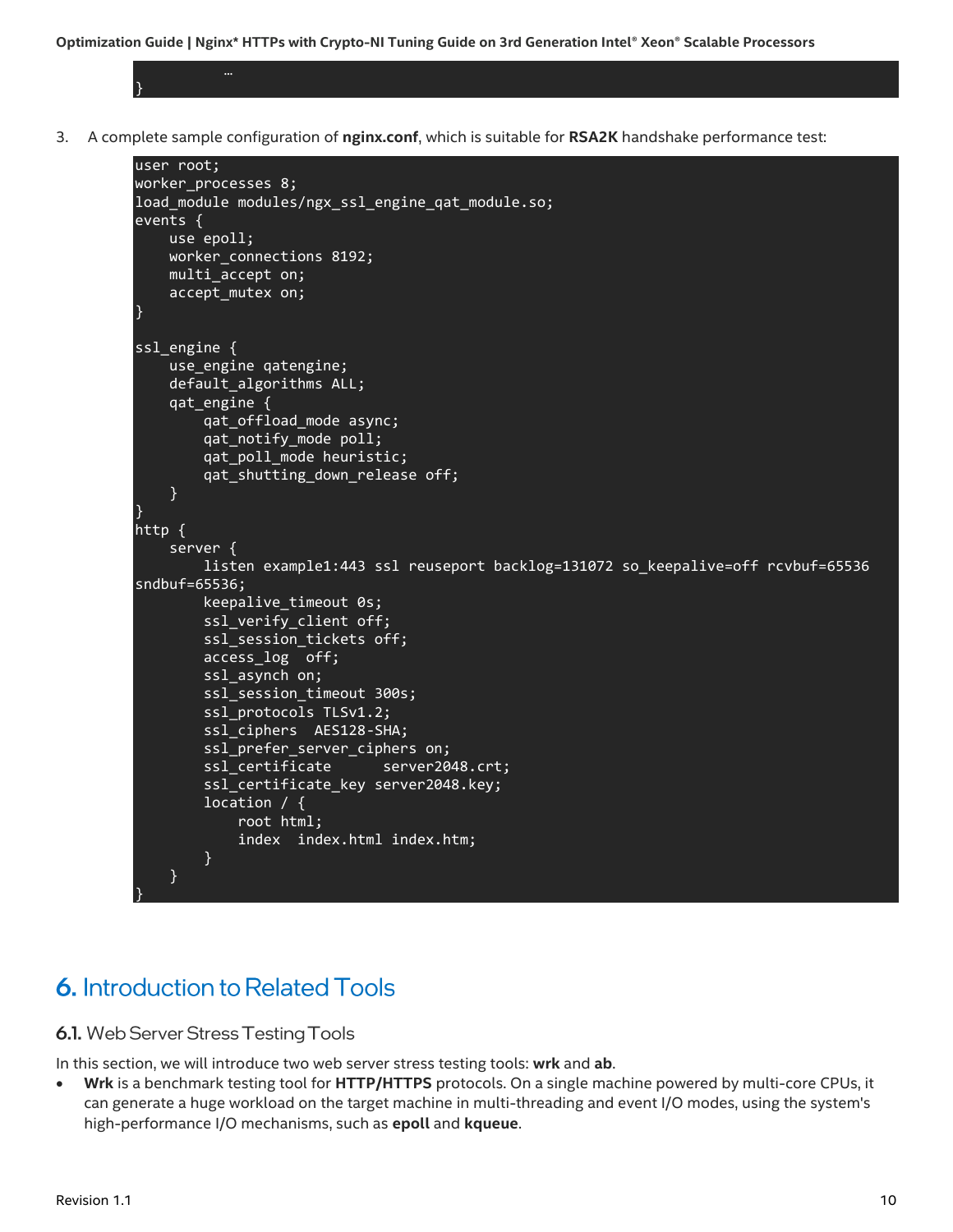Usage Example: *(where users would replace the URL with their own Nginx URL)*

\$ wrk -t 10 -c 1000 -d 30S https://example1.com:443/index.html

Description: the command uses 10 threads and 1,000 concurrent connections to fetch files and stress test the server for 30 seconds. For more information, please visit **<https://github.com/wg/wrk>**.

• The **ab** tool is a stress testing tool that comes with Apache\*. It can be used not only for website access stress testing of Apache servers, but also for stress testing of other types of servers. For example, **Nginx**, *Apache* **Tomcat***\*,* and **IIS**. If the user has installed Apache, the **ab** tool has already been installed with Apache. If the user has not installed Apache, then it can be installed easily with the following command (**CentOS\***):

\$ yum -y install httpd-tools

Usage Example: *(where users would replace the URL with their own Nginx URL)*

\$ ab -n 100000 -c 100 -Z AES128-SHA -f TLS1.2 [https://example1.com:443/index.html](https://example1.com/index.html)

Description: The command uses 100 concurrent connections to send 100,000 requests for "get index" files to perform stress testing on the server. For more information, please visit **<https://httpd.apache.org/docs/2.4/programs/ab.html>***.*

## <span id="page-10-0"></span>7. Conclusion

We understand every application is unique. We shared many of our experiences with NGINX HTTPs with Crypto-NI hoping that some of our learnings could be applied to your specific application. NGINX HPPTS with Crypto-NI has been well tested on Intel platforms. With 3rd Generation Intel® Xeon® Scalable processor, Intel takes it even further by optimizing the platform as a whole -- CPU, memory, storage, and networking working together for the best user experience.

## <span id="page-10-1"></span>8. Feedback

We value your feedback. If you have comments (positive or negative) on this guide or are seeking something that is not part of this guide, please reach out to us [here:](https://community.intel.com/t5/Software-Tuning-Performance/bd-p/software-tuning-perf-optimization)

<https://community.intel.com/t5/Software-Tuning-Performance/bd-p/software-tuning-perf-optimization>